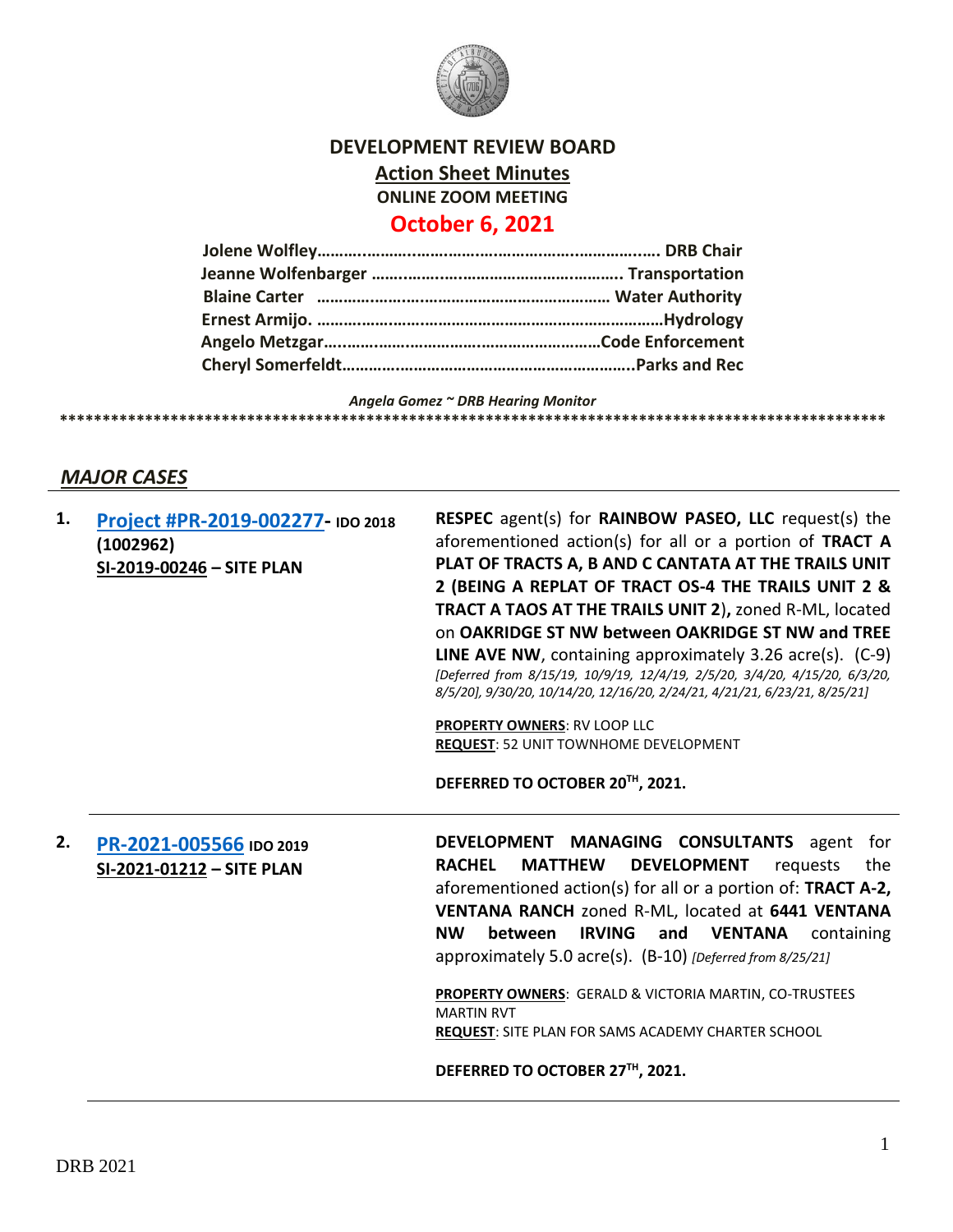| 3. | PR-2018-001579 IDO 2019<br>SI-2021-00304 - SITE PLAN<br>SI-2021-00305 - SITE PLAN AMENDMENT                                                                                                                                                                                                                                                                                                                                                                         | MODULUS ARCHITECTS INC. C/O ANGELA WILLIAMSON<br>agent for <b>WINROCK PARTNERS LLC</b> requests the<br>aforementioned action(s) for all or a portion of: PARCEL Z<br>FINAL PLAT PARCEL Z AND TRACTS A, D, E, F-1, G & H,<br>zoned MX-H, located at 2100 LOUISIANA BLVD NW<br><b>INDIAN</b><br><b>SCHOOL</b><br>and<br>$I-40$<br>between<br>containing<br>approximately 28.8654 acre(s). (J-19) [Deferred from 3/31/21,<br>4/28/21, 5/26/21, 6/23/21, 6/30/21, 7/14/21, 7/21/21, 7/28/21, 8/11/21,<br>8/25/21, 9/22/21]<br><b>PROPERTY OWNERS: WINROCK PARTNERS LLC</b><br>REQUEST: SITE PLAN FOR NEW PARK CONCEPT TO INCLUDE<br>WATERFEATURES, 2 INTERNAL PAD SITES FOR FUTURE USERS, 2<br>BUILDINGS ALONG DILLARDS. PARK INCLUDES KIDS PLAYING AREA,<br>PATHS AND BRIDGES |
|----|---------------------------------------------------------------------------------------------------------------------------------------------------------------------------------------------------------------------------------------------------------------------------------------------------------------------------------------------------------------------------------------------------------------------------------------------------------------------|----------------------------------------------------------------------------------------------------------------------------------------------------------------------------------------------------------------------------------------------------------------------------------------------------------------------------------------------------------------------------------------------------------------------------------------------------------------------------------------------------------------------------------------------------------------------------------------------------------------------------------------------------------------------------------------------------------------------------------------------------------------------------|
| 4. | PR-2021-005740 IDO 2019<br>SI-2021-01051 - SITE PLAN AMENDMENT                                                                                                                                                                                                                                                                                                                                                                                                      | DEFERRED TO NOVEMBER 10TH, 2021.<br><b>SCOTT ANDERSON</b> agent for <b>DANIEL CHAVEZ</b> requests the<br>aforementioned action(s) for all or a portion of: LOT II A1,<br>RENAISSANCE CENTER 2 zoned NR-BP, located on 4720<br>ALEXANDER between MONTANO and DESERT SURF<br>containing approximately 4.37 acre(s). (F-16) [Deferred from<br>8/4/21, 8/18/21, 9/1/2, 9/22/211]<br><b>PROPERTY OWNERS: DANIEL CHAVEZ</b><br>REQUEST: INCREASE TO THE APPROVED BUILDING HEIGHT<br>DEFERRED TO OCTOBER 20TH, 2021.                                                                                                                                                                                                                                                              |
| 5. | PR-2021-004968 IDO 2019<br>SD-2021-00145 - BULK PLAT<br>SD-2021-00146 - VACATION OF PUBLIC<br><b>EASEMENT 20' waterline note 3</b><br>SD-2021-00147 - VACATION OF PUBLIC<br><b>EASEMENT 20' waterline note 4</b><br>SD-2021-00148 - VACATION OF PUBLIC<br><b>EASEMENT20' waterline note 5</b><br>SD-2021-00149 - VACATION OF PUBLIC<br><b>EASEMENT Roadway</b><br>SD-2021-00150 - VACATION OF PUBLIC<br><b>EASEMENT Storm Drain</b><br><b>Sketch plat 1-27-2021</b> | <b>BOHANNAN HUSTON INC.</b> agent for ELK HAVEN requests<br>the aforementioned action(s) for all or a portion of: TRACT<br>B-1 & B-2, LA CUENTISTA SUBDIVISION zoned R-ML,<br>located on ROSA PARKS RD NW between UNSER BLVD NW<br>and KIMMICK DR NW containing approximately 59.0<br>$\text{acre}(s)$ . $(C-10)$ [Deferred from 8/11/21, 8/25/21, 9/15/2, 9/22/211]<br>PROPERTY OWNERS: PULTE GROUP<br>REQUEST: BULK PLAT, VACATIONS OF PUBLIC EASEMENT<br>DEFERRED TO OCTOBER 20TH, 2021.                                                                                                                                                                                                                                                                                |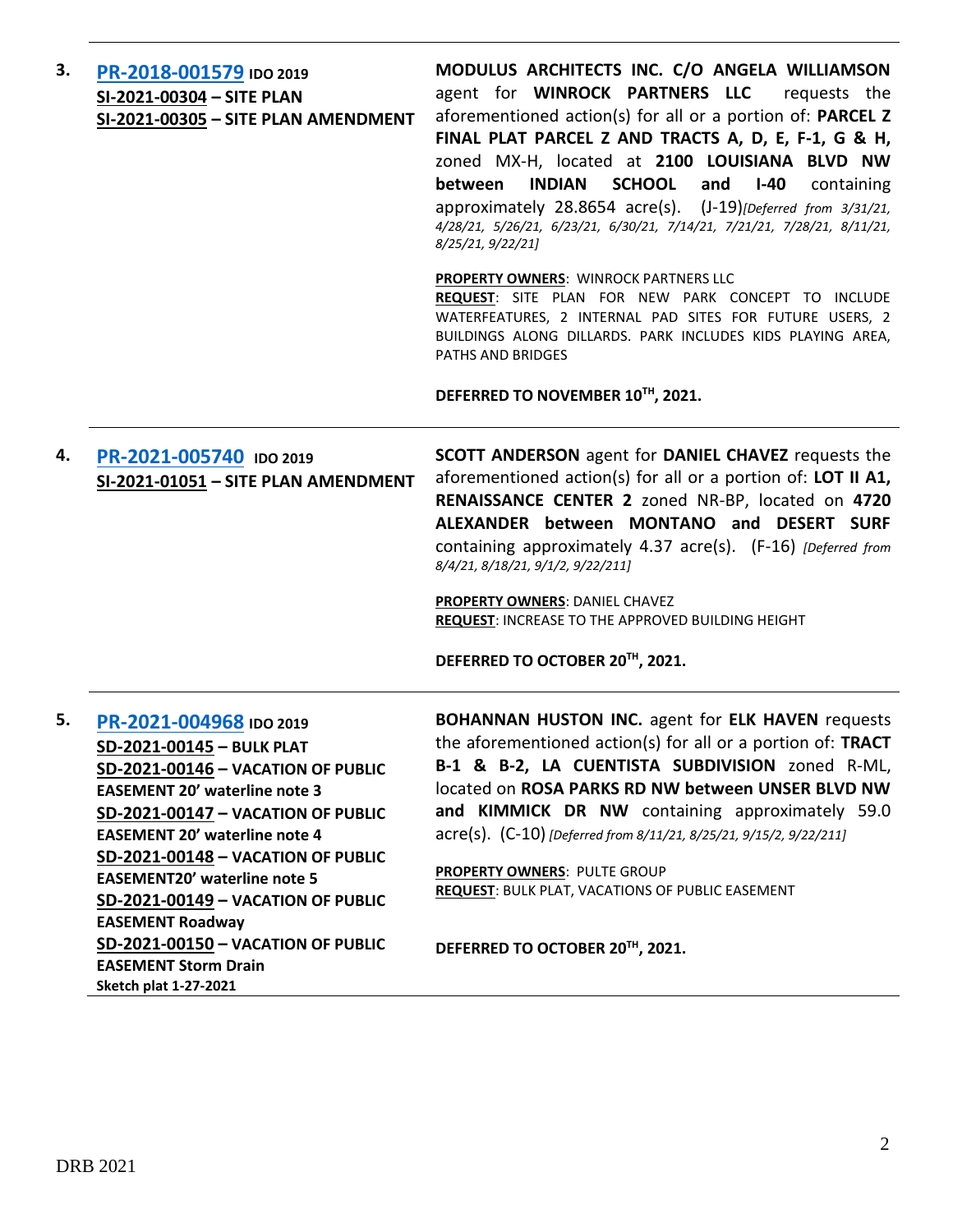**6. [PR-2021-005459](http://data.cabq.gov/government/planning/DRB/PR-2021-005459/DRB%20Submittals/) IDO 2020** *(AKA: PR-2021-005861)* **SD-2021-00163 – PRELIMINARY PLAT SI-2021-01248 – SITE PLAN Sketch plat 5-19-2021**

**TIERRA WEST** agent for **CONTRACTORS LEASING LLC/LARRY R. GUTIERREZ** requests the aforementioned action(s) for all or a portion of: **LOT 1A BLOCK 2 SUNPORT PARK REPL OF LOTS 1, 2 & 3 BLOCK 2 and LOT 2-A-1 BLK 2 PLAT OF LOTS 2-A-1, 2-A-2 & 2-A-3 BLOCK 2, SUNPORT PARK,** zoned NR-BP, **located at 2900 TRANSPORT between FLIGHTWAY AVE and WOODWARD ROAD** containing approximately 10.7 acre(s). (M-15) *[Deferred from 9/1/21, 9/29/21]*

**PROPERTY OWNERS**: CONTRACTORS LEASING LLC **REQUEST**: PRELIMINARY PLAT, SITE PLAN REVIEW

**IN THE MATTER OF THE AFOREMENTIONED APPLICATION, BEING IN COMPLIANCE WITH ALL APPLICABLE REQUIREMENTS OF THE DPM AND THE IDO, AND WITH THE SIGNING OF THE INFRASTRUCTURE LIST ON OCTOBER 6TH, 2021 THE DRB HAS**  *APPROVED* **THE PRELIMINARY PLAT WITH A FINDING PLACED ON THE NOTICE OF DECISION AS INDICATED BY HYDROLOGY FOR A 10 FOOT DRAINAGE EASEMENT, AND FOR DRAINAGE EASEMENT MAINTENANCE LANGUAGE SHOWN ON THE FINAL PLAT.**

**THE SITE PLAN WAS DEFERRED TO OCTOBER 20TH, 2021.**

**7. [PR-2021-005629](http://data.cabq.gov/government/planning/DRB/PR-2021-005629/DRB%20Submittals/) IDO 2020 SD-2021-00182 – PRELIMINARY PLAT SD-2021-00183 – VACATION OF PRIVATE EASEMENT - storm drain SD-2021-00184 VACATION OF PUBLIC EASEMENT – 10 ft PNM SD-2021-00185 VACATION OF PUBLIC EASEMENT – 10 ft comcast** 

**BOHANNAN HUSTON INC.** agent for **NETFLIX STUDIOS** requests the aforementioned action(s) for all or a portion of: **LOTS 22A, 22B, 22C, AND TRACT P, MESA DEL SOL INNOVATION PARK I & II** zoned PC, located on **5630 UNIVERSITY BLVD SE between EASTMAN CROSSING and UNIVERSITY BLVD** containing approximately 41.3495 acre(s). (R-16)*[Deferred from 9/29/21]*

**PROPERTY OWNERS**: CITY OF ALBUQUERQUE **REQUEST**: REPLAT OF LOTS 22-A, 22-B, 22-C AND TRACT P OF MESA DEL SOL INNOVATION PARK

**IN THE MATTER OF THE AFOREMENTIONED APPLICATION, BEING IN COMPLIANCE WITH ALL APPLICABLE REQUIREMENTS OF THE DPM AND THE IDO, AND WITH THE SIGNING OF THE INFRASTRUCTURE LIST ON OCTOBER 6TH, 2021 THE DRB HAS**  *APPROVED* **THE PRELIMINARY PLAT, THE VACATION OF PRIVATE EASEMENT, AND THE VACATIONS OF PUBLIC EASEMENT.**

### *MINOR CASES*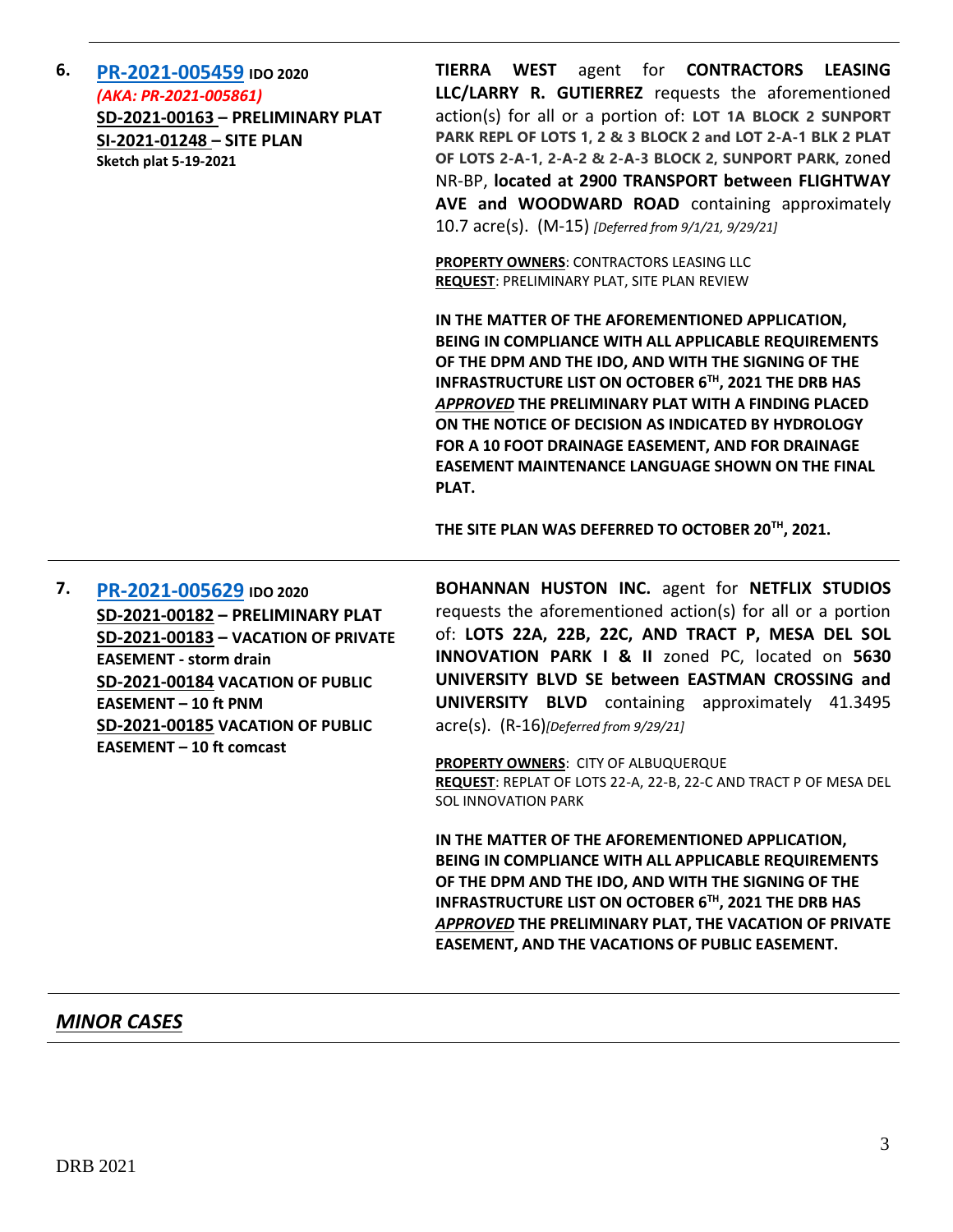**8. [PR-2020-005684](http://data.cabq.gov/government/planning/DRB/PR-2020-005684/DRB%20Submittals/PR-2020-005684_Sept_22_2021/Application/MdS%20Level%20B%20Amend%20-%20DRB%20%20Submittal%209.14.2021___.pdf) SI-2021-01516 – EPC SITE PLAN SIGN-OFF**

**DEKKER, PERICH, SABATINI** agent for **MESA DEL SOL INVESTMENTS LLC** requests the aforementioned action(s) for all or a portion of: **Tracts 6, 7 and 14, of the Bulk Land Plat of Mesa Del Sol; Tract 12-A and 12-B, Plat of Tracts 12-A & 12-B, Mesa Del Sol, Innovation Park; Lots 5, 6, 13, 14, 15, 17, and 25 of Bulk Plat For Mesa Del Sol, Innovation Park; Tracts lettered F, J, K, L, M, N, 0, P, R, OS-1, OS-2, OS-3, OS-4, OS-5, OS-6 and OS-7 of Bulk Land Plat for Mesa Del Sol Innovation Park II; Tract lettered 'I-2' Mesa del Sol Innovation Park II; Tracts 22-A, 22-B and 22-C of Mesa Del Sol Innovation Park; Tract lettered A-4 & A-5 of the Bulk Land Plat of Tracts A-1 thru A-6, Mesa Del Sol Innovation Park; Lots numbered 1, 2, 3, 4, 5, 6, 7, 8, 9, 10, 11, 12, 13 and Tracts Lettered A, B, & C, and Tract numbered 1, of the Plat of Mesa Del Sol Montage Unit 3A; Tracts 1-B and OS-5, of the Plat of Tracts 1-A, 1-B, 2-A, 2-B, OS-5 & OS-6, Mesa Del Sol Innovation Park; Tract Q-1, Q-2 & Q-3 of Mesa Del Sol Innovation Park II; Tract A-1-A and Tract 28 of the Bulk Land Plat of Tracts A-1, Mesa Del Sol, Innovation Park; Tract A-6-C 1, A-1-A-2, A-1- A-3, A-1-A-4, A-1-A-5 of the Bulk Land Plat of A-6-C, Mesa Del Sol, Innovation Park; Tract A-1-A-6 and Tract A-1-A-1-A of the Bulk Land Plat of Tracts A-1-A-1, Mesa Del Sol, Innovation Park; Tract 1-A Plat of Tracts 1-A, 1-B, 2-A, 2-B, OS-5 & OS-6 Mesa Del Sol, Innovation Park; Tract G and H, Bulk Land Plat for Mesa Del Sol, Innovation Park II; Tract D-6 Plat of Tracts D-1 thru D-7 Mesa Del Sol, Innovation Park II; Tract 4-C Plat of Mesa Del Sol Tracts 4-A, 4-B & 4-C; Tract 11 DEA Site Bulk Land Plat for Mesa Del Sol, Innovation Park, located generally south of Los Picaros Rd., north of the Pueblo of Isleta, mostly east of Interstate 25, and west of Kirtland AFB**, zoned PC, located on **UNIVERSITY BLVD between EASTMAN CROSSING and MESA DEL SOL BLVD** containing approximately 3,200 acre(s). (Q-15-Z, Q-16-Z, Q-17-Z, R-14-Z, R-15-Z, R-16-Z, R-17-Z, S 13-Z, S-14-Z, S-15-Z, S-16-Z, S-17-Z, T-13-Z, T-14-Z, T-15-Z, T-16-Z, T-17-Z, U-13-Z, U-14-Z)) *[Deferred from 9/22/21]*

**PROPERTY OWNERS**: MESA DEL SOL LLC, CABQ, MDS INVESTMENTS  $\sqcup$  C

**REQUEST**: AMENDMENTS to the LEVEL B COMMUNITY MASTER PLAN/ FRAMEWORK PLAN for Mesa del Sol

**DEFERRED TO OCTOBER 20TH, 2021.**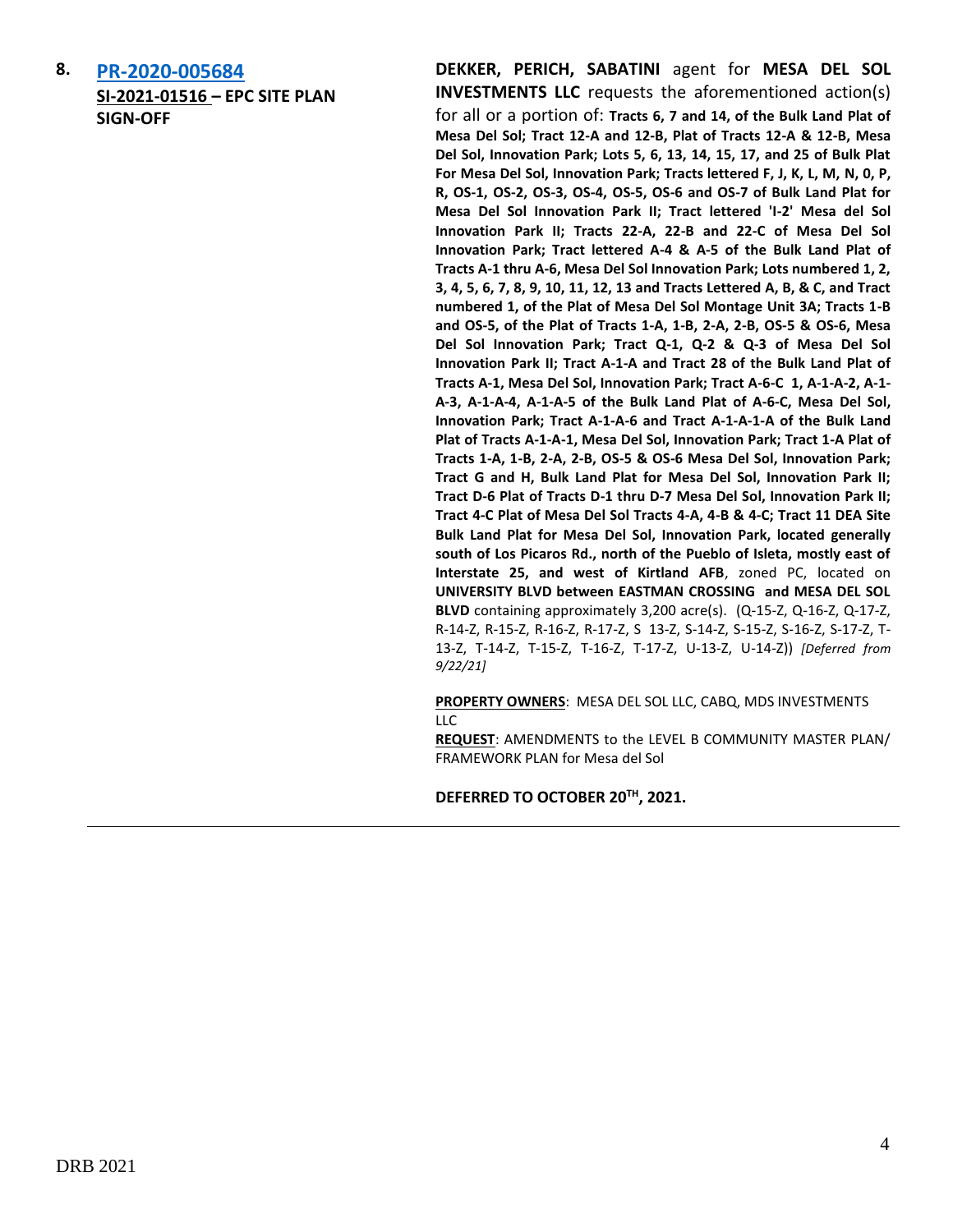| 9.  | PR-2020-003443<br>SD-2021-00188-PRELIMINARY/FINAL<br><b>PLAT</b>                             | <b>CONSENSUS PLANNING, LLC agent for HOLLY PARTNERS,</b><br>LLC requests the aforementioned action(s) for all or a<br>portion of: LOT 20A-1, PARADISE NORTH zoned MX-L,<br>located on UNSER BLVD NW between BANDELIER DRIVE<br>NW and MCMAHON BLVD NW containing approximately<br>19.09 acre(s). (A-11)                                                                                                            |
|-----|----------------------------------------------------------------------------------------------|--------------------------------------------------------------------------------------------------------------------------------------------------------------------------------------------------------------------------------------------------------------------------------------------------------------------------------------------------------------------------------------------------------------------|
|     |                                                                                              | PROPERTY OWNERS: HOLLY PARTNERS, LLC<br>REQUEST: SUBDIVIDE EXISTNG LOT INTO 9 NEW LOTS AND PROVIDE<br>REQUIRED PUBLIC INFRASTRUCTURE.                                                                                                                                                                                                                                                                              |
|     |                                                                                              | IN THE MATTER OF THE AFOREMENTIONED APPLICATION,<br>BEING IN COMPLIANCE WITH ALL APPLICABLE REQUIREMENTS<br>OF THE DPM AND THE IDO, THE DRB HAS APPROVED THE<br>PRELIMINARY/ FINAL PLAT. FINAL SIGN OFF IS DELEGATED TO<br>PLANNING FOR UTILITY COMPANY SIGNATURES, AMAFCA<br>SIGNATURE, PROJECT AND APPLICATION NUMBERS TO BE<br>ADDED TO THE PLAT AND FOR THE AGIS DXF FILE.                                     |
| 10. | PR-2019-002609<br>SD-2020-00217 - PRELIMINARY/FINAL<br><b>PLAT</b>                           | ARCH + PLAN LAND USE CONSULTANTS agent(s) for JABRE<br><b>INVESTMENTS LLC</b> request(s) the aforementioned action(s)<br>for all or a portion of: LOT 14, FLORAL GARDENS, zoned R-<br>1, located at 2454 ROSE NW between FLORAL RD and<br><b>SARITA AVE, containing approximately 0.4117 acre(s). (H-</b><br>13) [Deferred from 12/16/20, 1/27/21, 2/24/21, 3/31/21, 4/28/21, 5/19/21,<br>6/23/21, 7/28/21, 9/121] |
|     |                                                                                              | PROPERTY OWNERS: JABRE INVESTMENTS LLC<br><b>REQUEST: CREATE 2 LOTS FROM 1 EXITING LOT</b>                                                                                                                                                                                                                                                                                                                         |
|     |                                                                                              | DEFERRED TO NOVEMBER 10TH, 2021.                                                                                                                                                                                                                                                                                                                                                                                   |
| 11. | PR-2019-002738<br>SD-2021-00018 - PRELIMINARY/FINAL<br><b>PLAT</b><br>(Sketch Plat 10/14/20) | ARCH + PLAN LAND USE CONSULTANTS agent(s) for<br>McDONALD'S REAL ESTATE COMPANY request the<br>aforementioned action(s) for all or a portion of: LOTS A & B<br>BLOCK 101, BEL AIR SUBDIVISION, zoned MX-M, located at<br>5900 MENAUL BLVD NE, containing approximately 0.9457<br>acre(s). (H-18) [Deferred from 2/3/21, 2/24/21, 3/17/21, 4/28/21,<br>5/19/21, 6/23/21, 7/28/21, 9/1/21]                           |
|     |                                                                                              | PROPERTY OWNERS: MCDONALDS REAL ESTATE COMPANY<br><b>REQUEST: LOT CONSOLIDATION FOR 2 LOTS INTO 1 LOT</b>                                                                                                                                                                                                                                                                                                          |
|     |                                                                                              | DEFERRED TO NOVEMBER 10TH, 2021.                                                                                                                                                                                                                                                                                                                                                                                   |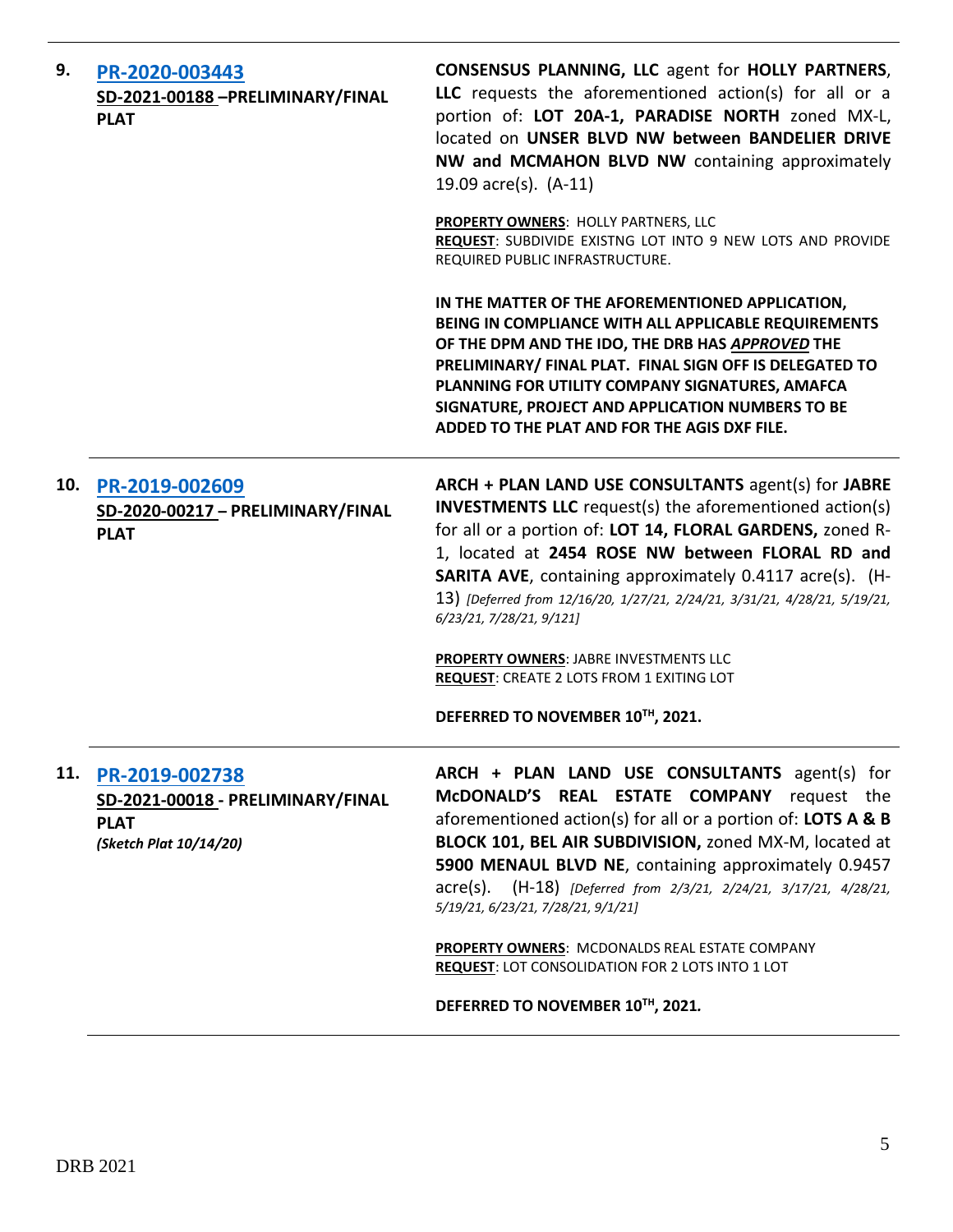| 12. | PR-2020-004748 IDO 2019<br>SD-2021-00152 - PRELIMINARY/FINAL<br><b>PLAT</b><br><b>Sketch plat 12-2-2020</b> | TIM SOLINSKI agent for AUI INC. requests the<br>aforementioned action(s) for all or a portion of: *62 4 ARMIJO<br>BROS ADDN LOTS 62, 63 & 64 & LOTS R, S & T & ALLEY ADJ LT, LOTS 1-5<br>ALL LOT 6 EXC A SELY PORTION BLK C OF THE MANDELL BUSINESS AND<br>RESIDENCE ADDN AND AN UNPLATTED STRIP OF LAND W OF AND ADJ<br>THERE, PORTION OF LOTS 7 & 8 BLOCK C MANDELL BUSINESS AND<br>RESIDENCE ADDN & PORTION OF P & Q PERFECTO MARIANO JESUS<br>ARMIJO ADD, TRACT A2 PLAT OF TRACTS A-1 & A-2,<br>zoned MX-FB-UD, located at ONE CIVIC PLAZA & 400<br><b>MARQUETTE between MARQUETTE and TIJERAS</b><br>containing approximately 2.2273 acre(s). (J-14) Deferred from<br>7/28/21, 8/4/2, 8/11/21, 8/25/21, 9/15/21, 9/22/21]<br><b>PROPERTY OWNERS: BERNALILLO COUNTY, CITY OF ALBUQUERQUE</b><br>REQUEST: REPLAT TO CONSOLIDATE 22 LOTS/TRACTS INTO 2 TRACTS,<br>DEDICATE ADDITIONAL PUBLIC RIGHTS-OF-WAY AND TO GRANT<br><b>EASEMENTS</b><br>DEFERRED TO OCTOBER 27TH, 2021. |
|-----|-------------------------------------------------------------------------------------------------------------|----------------------------------------------------------------------------------------------------------------------------------------------------------------------------------------------------------------------------------------------------------------------------------------------------------------------------------------------------------------------------------------------------------------------------------------------------------------------------------------------------------------------------------------------------------------------------------------------------------------------------------------------------------------------------------------------------------------------------------------------------------------------------------------------------------------------------------------------------------------------------------------------------------------------------------------------------------------------------------|
| 13. | PR-2018-001842 IDO 2020<br>VA-2021-00350 - WAIVER TO IDO -<br><b>DRIVEWAY LENGTH</b>                        | RON HENSLEY/THE GROUP agent for CLEARBROOK<br><b>INVESTMENTS, INC.</b> requests the aforementioned action(s)<br>for all or a portion of: LOTS 1-30, HORIZON VILLAGE zoned<br>R-ML, located on HORIZON BLVD between ALAMEDA BLVD<br>and BALLOON MUSEUM containing approximately 5.91<br>$\text{acre}(s)$ . (C-17) [Deferred from 9/29/21]<br>PROPERTY OWNERS: CLEARBROOK INVESTMENTS, INC<br><b>REQUEST:</b> WAIVER TO IDO SECTION 5-3(C)(3)(b)<br>REGARDING<br><b>DRIVEWAY LENGTH</b><br>IN THE MATTER OF THE AFOREMENTIONED APPLICATION,<br>BEING IN COMPLIANCE WITH ALL APPLICABLE REQUIREMENTS<br>OF THE DPM AND THE IDO, THE DRB HAS APPROVED THE<br>PRELIMINARY/FINAL PLAT.                                                                                                                                                                                                                                                                                                 |

## *SKETCH PLATS*